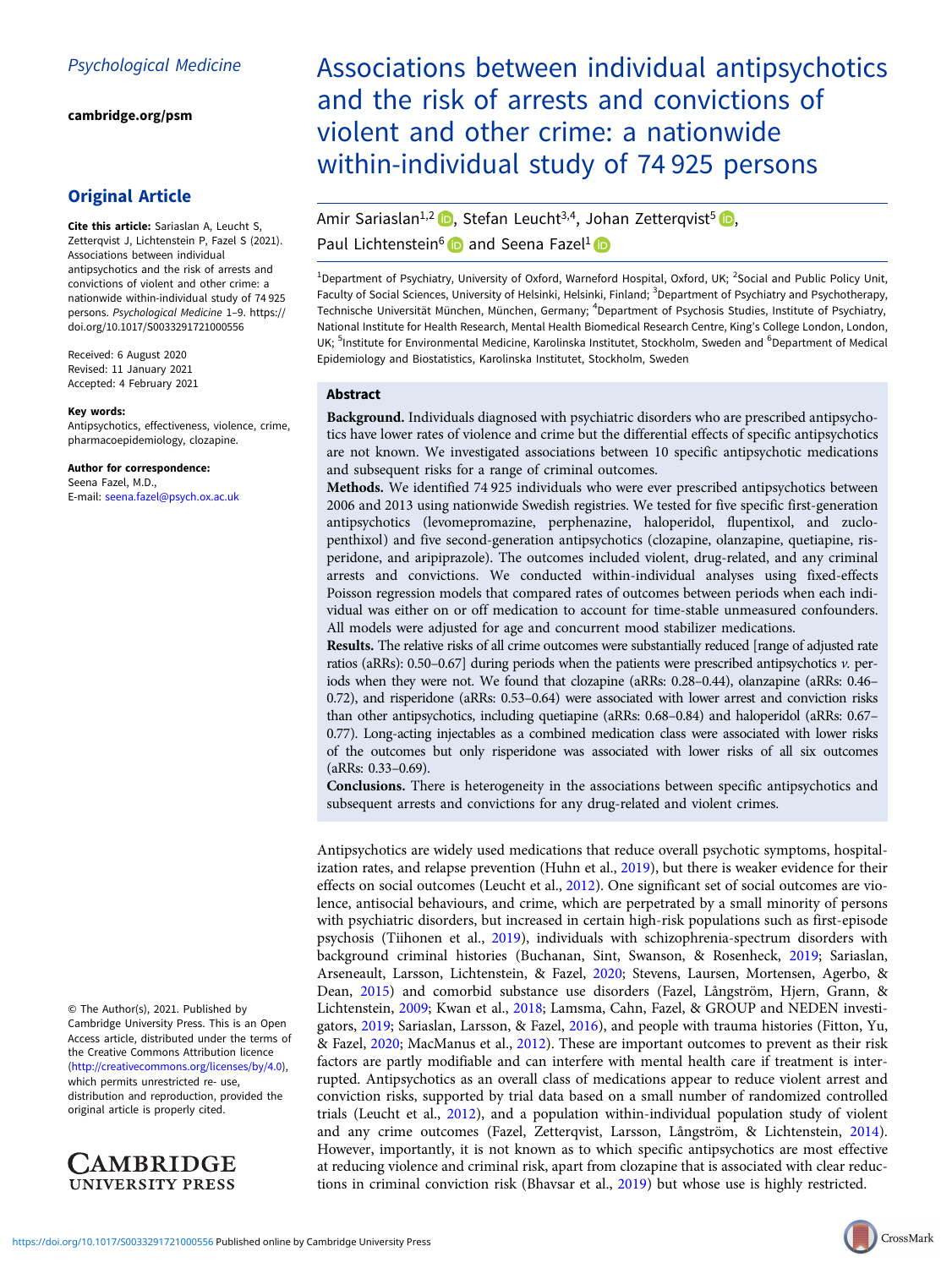Clarifying the gradient of effectiveness for antipsychotics is important to inform clinical decision-making in view of many different antipsychotics in oral and intramuscular forms (Kahn et al., [2018](#page-7-0)), and to understand underlying mechanisms of the links between disorders and outcomes. Clinical trials are not feasible for crime outcomes as follow-up periods are not sufficiently long, and trials not adequately powered (Zhu et al., [2017](#page-8-0)). Furthermore, many high-risk patients are excluded from entering and hence trials may not provide generalizability. Thus, observational studies provide an alternative approach to examine antipsychotic effectiveness in real-world settings, particularly if confounding by indication can be accounted for (Chang et al., [2019](#page-7-0)).

In this investigation of nearly 75 000 people who were prescribed antipsychotics, we have used high-quality Swedish national registers to examine associations of a wide range of antipsychotics with crime outcomes, including violent arrest, and used a within-individual design so that outcomes are measured in the same person when they are prescribed a particular medication compared to when they are not. This approach allowed us to indirectly account for all unmeasured time-constant factors within each individual (e.g. genetic and childhood environmental factors) (Frisell, Lichtenstein, & Långström, [2011;](#page-7-0) Kowalec et al., [2019](#page-7-0); Lichtenstein et al., [2006\)](#page-8-0) and to examine how diagnostic categories (e.g. patients with and without psychotic disorders) moderated the associations.

#### Methods

## Study design and patients

The Swedish government provides all residents a personal identification number, which is used to accurately link many routinely collected registers (Ludvigsson et al., [2016\)](#page-8-0). Following an approval from the regional research ethics committee of Karolinska Institutet (2013/5:8), we were given access to de-identified data from Statistics Sweden, which we used to study all individuals born in Sweden between 1961 and 1990 (2 240 557 men and 2 128 205 women). This means all of the participants had reached the age of legal responsibility in Sweden (15 years) at the start of the follow-up in July 2005. We then identified a subset of individuals from this population sample who have ever been prescribed antipsychotics or mood stabilizers according to the Swedish Prescribed Drug Register. This register includes information about all prescribed and dispensed medication since July 2005 (<0.3% of entries had missing patient identity data) (Wettermark et al., [2007\)](#page-8-0). The data on arrests and convictions were identified from the National Crime Register, which includes all arrests and convictions in Sweden since 1973 (Sariaslan et al., [2016\)](#page-8-0). We additionally identified dates of emigrations and deaths via the Migration and Causes of Death registers, to account for actual time at risk for crime outcomes. Periods in prison and psychiatric hospitals were estimated using the Prison Register and the National Patient Register, the latter of which including for all psychiatric hospital admissions since 1973 (and for outpatient care since 2001) (Ludvigsson et al., [2011](#page-8-0)).

## Definitions and measures

We extracted data about treatment with antipsychotics and mood stabilizers, identified in the Swedish Prescribed Drug Register according to the anatomical therapeutic chemical (ATC) classification system. Antipsychotics were defined as drugs with ATC codes N05A, excluding lithium (N05AN01). We included the following specific first-generation antipsychotics: levomepromazine (N05AA02), perphenazine (N05AB03), haloperidol (N05AD01), flupentixol (N05AF01), zuclopenthixol (N05AF05) and second-generation antipsychotics: clozapine (N05AH02), olanzapine (N05AH03), quetiapine (N05AH04), risperidone (N05AX08), and aripiprazole (N05AX12). These specific drugs were selected as they were sufficiently prevalent in our sample (>2%). We also accounted for less prevalent antipsychotics by creating two combined classes of 'other first-generation antipsychotics' (5.6%) and 'other second-generation antipsychotics' (6.6%). Mood stabilizers were defined as valproic acid or sodium valproate (N03AG01), lamotrigine (N03AX09), carbamazepine (N03AF01), oxcarbazepine (N03AF02), or lithium. Long-termacting injectables (LAIs) were identified as injections of any antipsychotic medication which are typically administered in intervals of between 2 and 4 weeks (Correll et al., [2016\)](#page-7-0). In separate analyses, we also examined the following specific LAIs: perphenazine, haloperidol, flupentixol, zuclopenthixol and risperidone. For descriptive purposes, we also examined prescription rates of antidepressants (N06A), hypnotics/anxiolytics (N05B, N05C), stimulants (N06BA), and medications used to treat substance use disorders (N07B).

The start of treatment was defined as the date of the first prescription, and end of treatment as the date of the final prescription during. These dates are the days on which the prescriptions were collected. A patient was defined to be receiving treatment during the time interval between two dispensed prescriptions of medication, unless prescriptions were issued more than 122 days (4 months) apart. We based this decision because oral medications are unlikely to be dispensed for more than 90 days at a time in Swedish routine psychiatric practice (Sveriges Riksdag [Swedish Parliament], [2002\)](#page-8-0). We therefore defined a treatment period as a sequence of at least two prescriptions, with a maximum of 4 months between any two consecutive prescriptions. If such periods exceeded 4 months, we categorized the individual to be off treatment. Since the Prescribed Drug Register covered the period 1 July 2005–31 December 2013, the start of follow-up was set as 1 January 2006 to establish whether the participants were receiving treatment at the start of the follow-up period (i.e. at least 4 months after the register started). The end of the follow-up was set to 31 December 2013, because we only had register data until this point. Consistent with previous work, we excluded time periods when the individuals were in prison or psychiatric hospitals from the follow-up as the data on prescriptions is likely to be unreliable and there would be less opportunity for criminal behaviour, which would also be underreported, during these specific periods.

#### Diagnostic categories

From the National Patient Register, we identified individuals diagnosed with any psychotic disorders, which included schizophrenia-spectrum disorders, bipolar disorders, or other psychotic disorders (including depressive psychosis, and drug-induced psychoses; ICD-codes are presented in Online Supplementary Table S1). Diagnostic validity is typically good to high for psychiatric disorders in the National Patient Register: schizophrenia (concordance rates of 86% in comparisons with file reviews by psychiatrists) (Ekholm et al., [2005\)](#page-7-0), bipolar disorder (concordance of 92%) (Sellgren, Landén, Lichtenstein, Hultman, & Långström, [2011\)](#page-8-0), depression (concordance of 88%) (Fazel et al., [2015\)](#page-7-0), anxiety disorders (positive predictive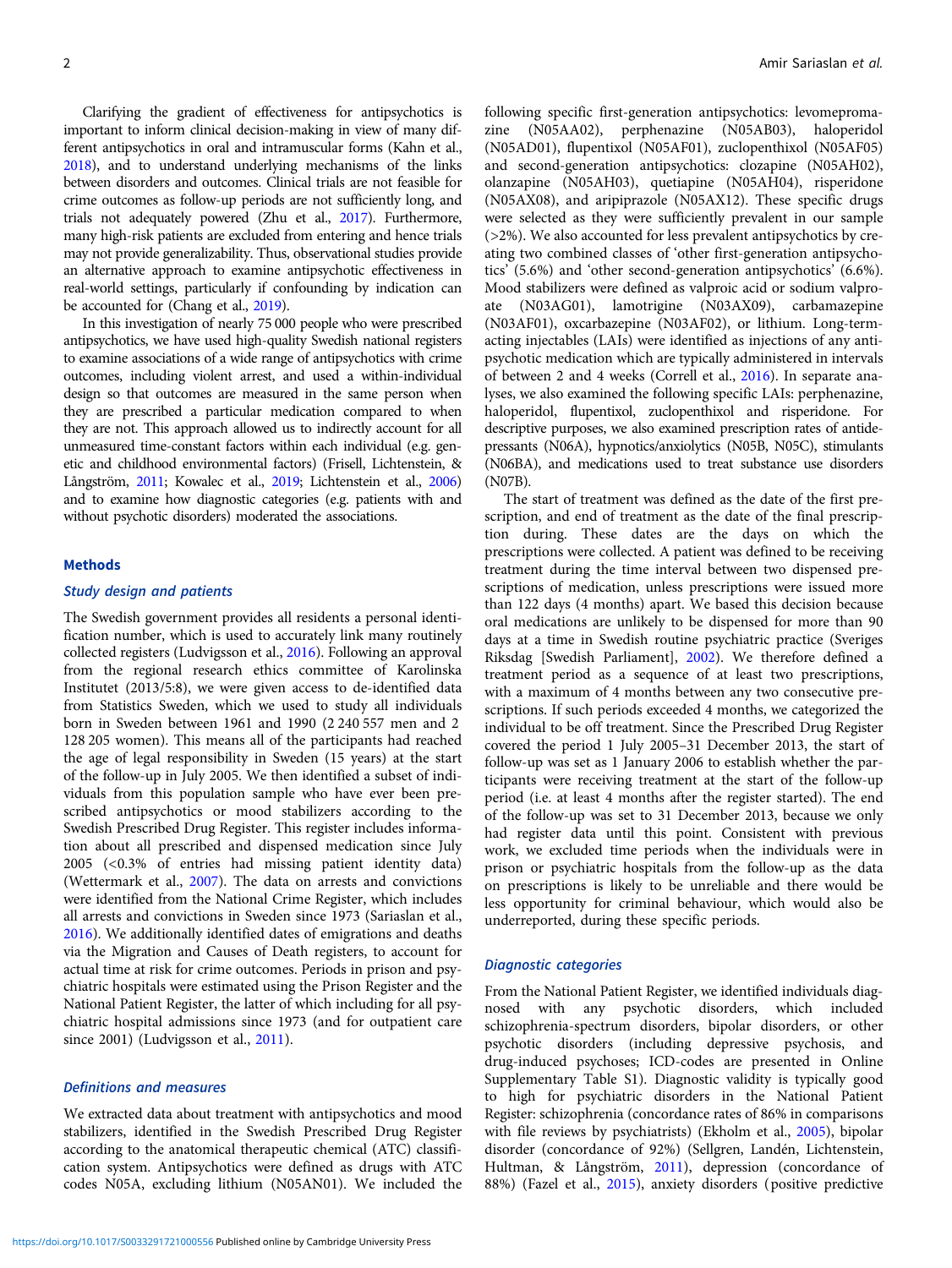values: 86%–97%) (Rück et al., [2015\)](#page-8-0), personality disorders (concordance of 93%) (Kouppis & Ekselius, [2020\)](#page-7-0), and substance use disorders (concordance of 68%) (Fazel et al., [2009\)](#page-7-0).

### **Outcomes**

The primary outcomes were criminal arrests for violent crime (e.g. homicide, assault, robbery, arson, any sexual offence, illegal threats, or intimidation) (Sariaslan et al., [2016\)](#page-8-0), drug-related crime and any crime. We also investigated convictions for crime. In separate analyses, to test the extent to which drug-related and other crime outcomes were associated with substance misuse, we examined acute substance intoxication, resulting in either hospitalization or death, as a secondary outcome.

## Statistical analyses

We initially fitted a series of standard Poisson regression models to the full sample of individuals who had been prescribed with antipsychotic for any treatment period at least once throughout the 8 years of follow-up ( $n = 74925$ ). This model captured between-individual associations: comparisons of the crime rates between individuals who were on antipsychotic medication  $\nu$ . those who were off medication. Medication status was included in the models as a time-varying covariate. The between-individual analyses were adjusted for sex, age (continuous, in years), and concurrent mood stabilizer medications. The latter two covariates were allowed to vary across time. To account for unmeasured time-constant individual-level confounders, we subsequently fitted Poisson regression models with a fixed-effects estimator, where we entered each individual as a unique stratum. This allows for comparison of crime rates within each individual (e.g. during periods on and off medications in the same person) rather than between individuals. Given these comparisons, the model requires that each individual has at least one period of being unexposed to antipsychotics during the follow-up period. Approximately 7% (n = 5582) of the sample were excluded from these analyses as they were continuously prescribed antipsychotics throughout the follow-up period. The within-individual models were adjusted for age and concurrent mood stabilizer medications as timevarying covariates. As the fixed-effects estimator only focuses on within-individual variation, by its design, it indirectly accounts for an aggregate of all factors that do not change throughout the follow-up period, whether these are measured or not (Allison, [2009;](#page-7-0) Kaufman, [2008\)](#page-7-0). Consequently, we did not adjust for any time-invariant confounders, whether they were measured (e.g. sex and criminal background at the baseline) or not (e.g. genetic background, childhood environmental influences and prebaseline antipsychotic prescriptions) as they were accounted for by the statistical model. Therefore, we did not directly measure and adjust for familial factors. We used cluster-robust standard errors in all of the models to account for correlations between periods within the same individuals. It should be noted that our approach contrasts with the single-case treatment design framework, which primarily rely on visual methods (Lane & Gast, [2014\)](#page-7-0) and statistical models that do not account for unmeasured confounding (DeHart & Kaplan, [2019](#page-7-0); Manolov & Onghena, [2018\)](#page-8-0) to assess treatment effects.

To test for the relative contributions of each specific oral antipsychotic medication on the risk for violent crime arrests, we fitted a within-individual model where we included each of the 10 antipsychotic medications as well as the two pooled measures of other first- and second-generation antipsychotics as time-varying covariates. The individuals who were previously excluded from the within-individual analyses for being continuously prescribed to antipsychotics throughout the follow-up ( $n = 5582$ ) contributed instead to these analyses as they had been prescribed at least two different types of antipsychotics. We adjusted the model for other concurrent LAIs and mood stabilizer prescriptions. We assessed the effects of the medications across all crime outcomes by calculating the sum of their rank for each outcome. We conducted similar analyses for specific LAIs where we adjusted for concurrent mood stabilizer prescriptions. In the latter analyses, we included all LAIs that had a prevalence rate of over one percent in the sample.

## Sensitivity analyses

To establish whether the reported associations could be explained by selection effects and test the robustness of our findings, we initially stratified the main analyses across sub-samples of men and women, and also by 10-year birth cohorts (e.g. those born between 1961–1970, 1971–1980, and 1981–1990). We further tested whether our findings were moderated by diagnostic category (psychotic disorders v. not), pre-baseline history of criminal offending, and being prescribed antipsychotics at the baseline of the study by re-running the main within-individual analyses in these specific subsets of the sample. We additionally tested for moderation by psychotic disorders for the individual antipsychotics but restricted the outcomes to any and violent crime arrests to maximize the statistical power of these sensitivity analyses. As the effects of LAIs can last up to six months after they are administered, we re-ran the analyses for the LAIs by testing for a more conservative definition of non-medicated periods of two consecutive prescriptions being issued for more than 1 year apart. Finally, we explored to what extent reverse causation bias may have contributed by excluding crime events that had occurred between 7 and 90 days prior to the start of antipsychotic prescription.

## Results

In Swedes who were born between 1961 and 1990 ( $n_{\text{men}} = 2240557$ ;  $n_{\text{women}} = 2 128 205$ , we identified 37 565 (1.7%) men and 37 360 (1.8%) women who were prescribed with any antipsychotic between 1 January 2006 and 31 December 2013. The baseline characteristics of these patients are presented in [Table 1](#page-3-0) and the distribution of prescriptions of individual antipsychotics during the follow-up across patients with and without psychotic disorders are presented in [Table 2.](#page-4-0) During the study period, 8815 men (23.5%) were arrested for 25 559 violent crimes, and 3271 women (8.8%) were arrested for 6719 violent crimes, in this cohort. The unadjusted rates for violent crime arrests and convictions were considerably lower during periods when the individuals were prescribed antipsychotics (9.7– 34.1 events per 1000 person-years; [Fig. 1](#page-5-0)A; Online Supplementary Table S2) as compared to periods when they were not (26.0–76.6 events per 1000 person-years; [Fig. 1](#page-5-0)A; Online Supplementary Table S2). We found similar results for any and drug-related arrests, and when using convictions instead of arrests for all outcomes [\(Fig. 1](#page-5-0)A; Online Supplementary Table S2).

To examine the relative risks, we initially performed between-individual analyses where we compared rates of violent arrests during medication periods with non-medication periods in a cohort of 74 925 patients who had at least one period on medication during follow-up ([Fig. 1](#page-5-0)B; Online Supplementary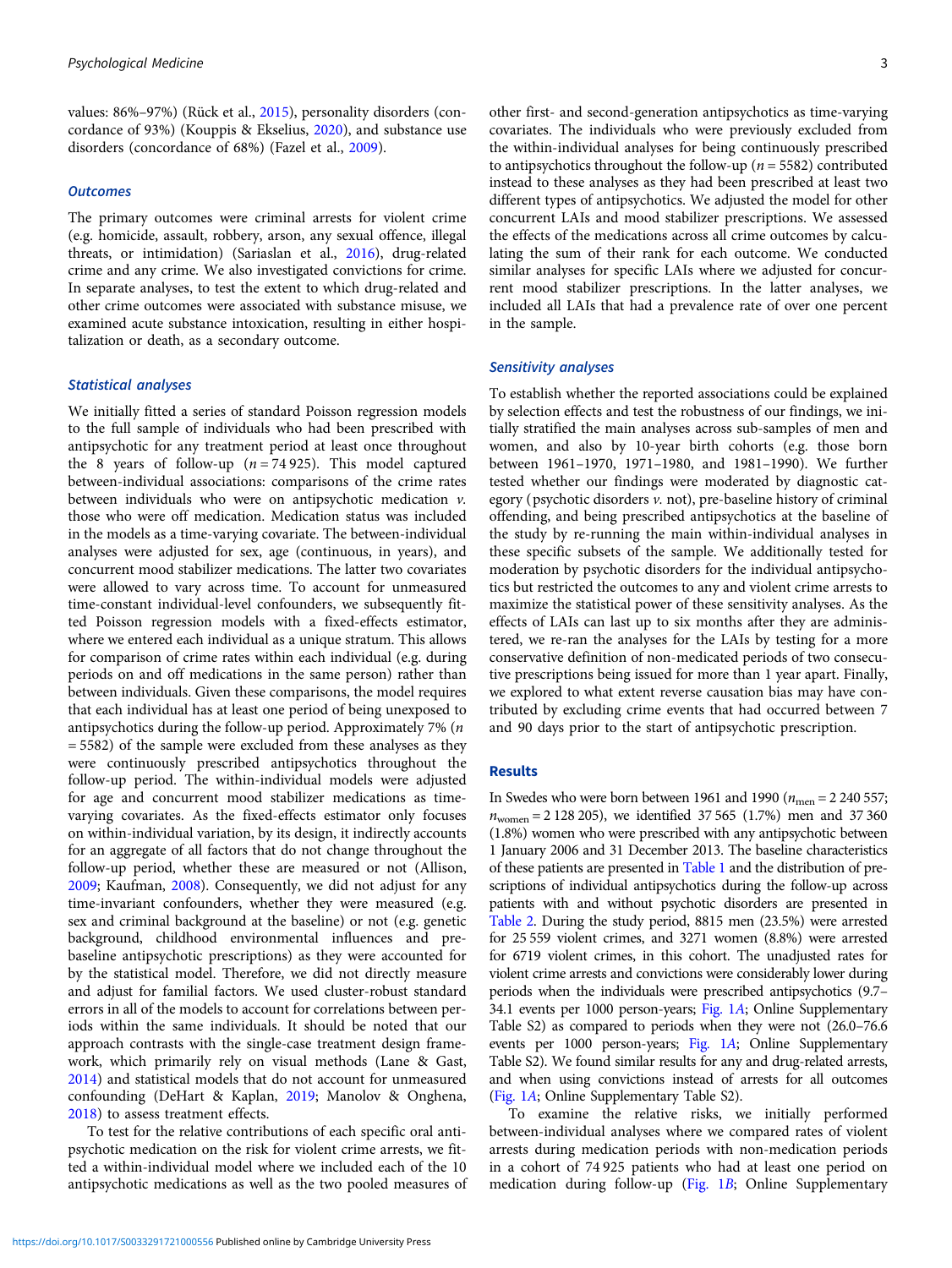<span id="page-3-0"></span>Table 1. Background characteristics of individuals prescribed with antipsychotics in Sweden, 2006–2013

|                                                            | Men                    | Women                  |
|------------------------------------------------------------|------------------------|------------------------|
| <b>Total</b>                                               |                        |                        |
| Individuals                                                | 37 5 65                | 37 360                 |
| Person-years at risk (mean)                                | 253 346 (6.7)          | 262 679 (7.0)          |
| Sociodemographic factors measured in 2006                  |                        |                        |
| Age group (years)                                          |                        |                        |
| $15 - 24$                                                  | 9575 (25.5%)           | 9601 (25.7%)           |
| $24 - 39$                                                  | 18 315 (48.8%)         | 18 160 (48.6%)         |
| $\geq 40$                                                  | 9675 (25.8%)           | 9599 (25.7%)           |
| Civil status                                               |                        |                        |
| Unknown                                                    | 1151 (3.1%)            | 1023 (2.7%)            |
| Unmarried                                                  | 29 356 (78.1%)         | 24 362 (65.2%)         |
| Married                                                    | 4504 (12.0%)           | 7400 (19.8%)           |
| Divorced                                                   | 2519 (6.7%)            | 4469 (12.0%)           |
| Widowed                                                    | 35 (0.1%)              | 106 (0.3%)             |
| Living in metropolitan area                                | 5731 (15.3%)           | 5541 (14.8%)           |
| Employed                                                   | 11 927 (31.8%)         | 12 960 (34.7%)         |
| Studying                                                   | 5623 (15.0%)           | 7681 (20.6%)           |
| Median family-adjusted income, US\$ (inter-quartile range) | 15 102 (11 333-18 884) | 14 004 (10 384-17 203) |
| Lifetime psychiatric disorders                             |                        |                        |
| Any psychotic disorder                                     | 21 785 (58.0%)         | 20 399 (54.6%)         |
| Schizophrenia                                              | 7263 (19.3%)           | 3713 (9.9%)            |
| Bipolar disorder                                           | 5313 (14.1%)           | 9217 (24.7%)           |
| Other psychotic disorder                                   | 9209 (24.5%)           | 7469 (20.0%)           |
| Depression                                                 | 7714 (20.5%)           | 10 240 (27.4%)         |
| Antisocial personality disorder                            | 899 (2.4%)             | 229 (0.6%)             |
| Other personality disorders                                | 6748 (18.0%)           | 10 599 (28.4%)         |
| Alcohol use disorder                                       | 8791 (23.4%)           | 6319 (16.9%)           |
| Drug use disorder                                          | 10 805 (28.8%)         | 7980 (21.4%)           |

Note: The table includes individuals in the cohort who had more than one disorder. The main classes of psychiatric disorders were defined hierarchically across schizophrenia, bipolar disorder, other psychotic disorder and depression. The personality disorders (e.g. antisocial and other personality disorders) and substance use disorders (alcohol and drug use disorders) were allowed to be comorbid with the main classes of psychiatric disorders.

Table S3). We found that periods of antipsychotic prescriptions were associated with a 53% rate of reduction in violent arrests [adjusted rate ratio (aRR): 0.47, 95% confidence interval (CI): 0.46–0.49]. The magnitude of the associations for the other crime outcomes were similar, ranging from 56% reduction for any crime arrests (aRR: 0.44, 95% CI: 0.44–0.45) to 60% reduction for drug-related convictions (aRR: 0.40, 95% CI: 0.39–0.42).

By comparing violent arrest risks within each individual across time, during periods when they were on and off antipsychotics, we were able to account for all time-constant unmeasured factors (e.g. genetics and shared childhood environments). We found that periods of antipsychotic prescriptions were associated with a 43% rate reduction (aRR: 0.57, 95% CI: 0.55–0.59; [Fig. 1](#page-5-0)B, Online Supplementary Table S3). Similar associations were observed for other outcomes, ranging from a 33% rate reduction for any crime arrests (aRR: 0.67, 95% CI: 0.66–0.69) to a 50% rate

reduction for violent crime convictions (aRR: 0.50, 95% CI: 0.47– 0.54). When we stratified these within-individual associations across psychotic disorders, we found that the magnitude of the associations with violent crime arrests was stronger in persons diagnosed with psychotic disorders (aRR: 0.53; 95% CI: 0.50– 0.56; [Fig. 2,](#page-5-0) Online Supplementary Table S4) than those without psychotic disorders (aRR: 0.65, 95% CI: 0.61–0.69; [Fig. 2,](#page-5-0) Online Supplementary Table S4). We found similar results for violent crime convictions and any crime arrests as outcome [\(Fig. 2;](#page-5-0) Online Supplementary Table S4).

We subsequently examined associations between specific oral antipsychotics and the six crime outcomes using withinindividual comparisons ([Fig. 3](#page-6-0)A; Online Supplementary Table S5). All medications were associated with lower rates of violent crime arrests but there was substantial heterogeneity in the estimates, which ranged from clozapine (aRR: 0.38, 95% CI%: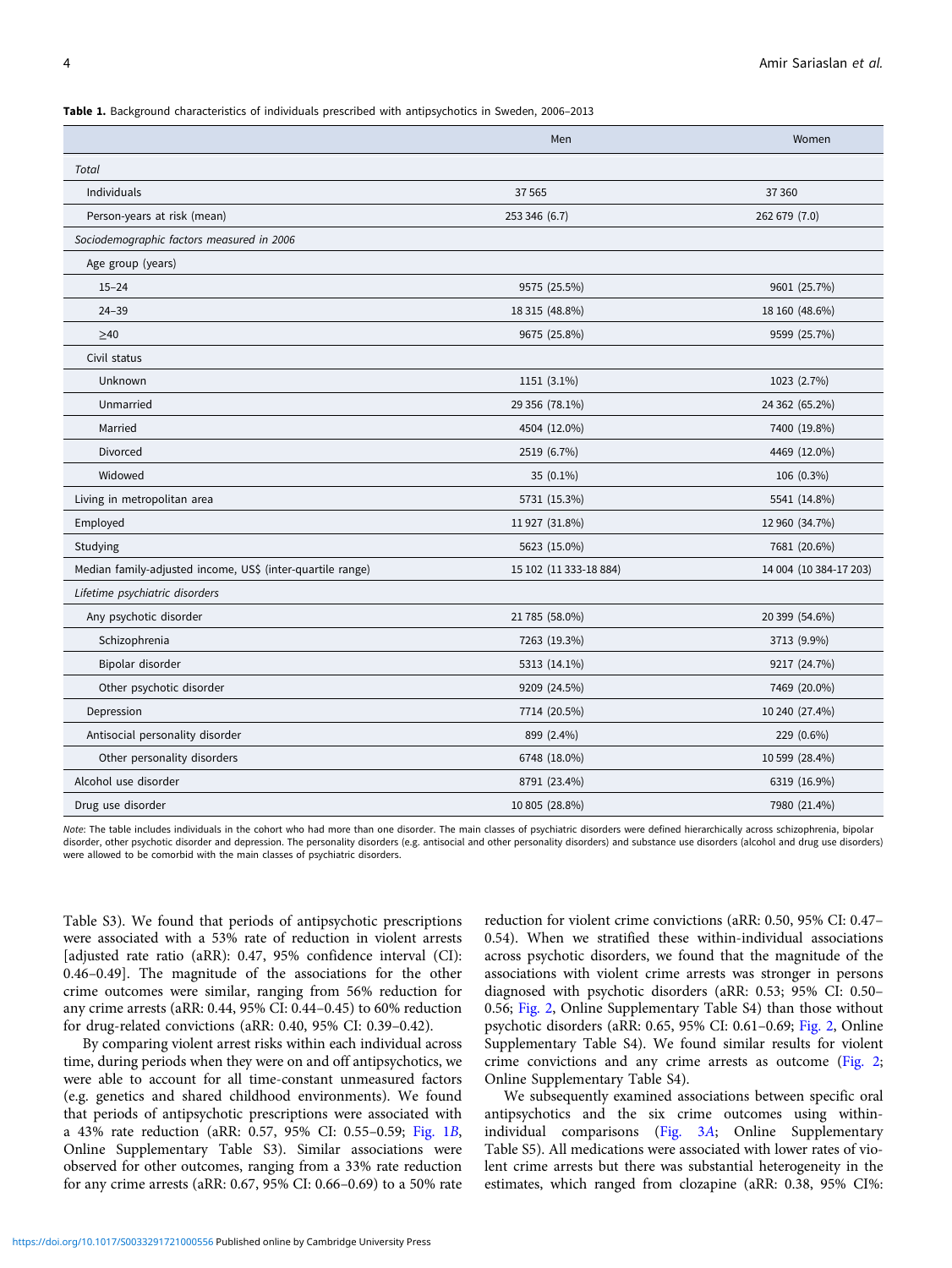|                                              | No psychotic<br>disorders | Any psychotic<br>disorder |
|----------------------------------------------|---------------------------|---------------------------|
| Any antipsychotic<br>medication              | 32 741 (100%)             | 42 184 (100%)             |
| First-generation antipsychotics              |                           |                           |
| Levomepromazine                              | 5027 (15.4%)              | 5674 (13.5%)              |
| Perphenazine                                 | 562 (1.7%)                | 2035 (4.8%)               |
| Haloperidol                                  | 1088 (3.3%)               | 3057 (7.2%)               |
| Flupentixol                                  | 2356 (7.2%)               | 1768 (4.2%)               |
| Zuclopenthixol                               | 613 (1.9%)                | 2623 (6.2%)               |
| Other first-generation<br>antipsychotics     | 2831 (8.6%)               | 1393 (3.3%)               |
| Second-generation antipsychotics             |                           |                           |
| Clozapine                                    | 208 (0.6%)                | 3520 (8.3%)               |
| Olanzapine                                   | 8804 (26.9%)              | 19 786 (46.9%)            |
| Quetiapine                                   | 10 266 (31.4%)            | 14 411 (34.2%)            |
| Risperidone                                  | 5963 (18.2%)              | 9574 (22.7%)              |
| Aripiprazole                                 | 3234 (9.9%)               | 10 453 (24.8%)            |
| Other<br>second-generation<br>antipsychotics | 1070 (3.3%)               | 3880 (9.2%)               |
| Other medications                            |                           |                           |
| Mood stabilizers                             | 7000 (21.4%)              | 17 425 (41.3%)            |
| Antidepressants                              | 29 153 (89.0%)            | 31 695 (75.1%)            |
| Hypnotics/anxiolytics                        | 29 476 (90.0%)            | 37 331 (88.5%)            |
| <b>Stimulants</b>                            | 5843 (17.8%)              | 5414 (12.8%)              |
| Drugs used in addictive<br>disorders         | 6159 (18.8%)              | 7492 (17.8%)              |

<span id="page-4-0"></span>Table 2. Antipsychotics and other medications prescribed during the follow-up period (2006–2013)

0.29–0.49) to quetiapine (aRR: 0.84, 95% CI: 0.79–0.90). The estimates further varied across the three different types of crime (e.g. violent, drug-related, and any) but typically to a lesser extent between arrests and convictions within each crime type ([Fig. 3](#page-6-0)A; Online Supplementary Table S4). We found that the within-individual associations between the specific oral antipsychotics on violent and any crime arrests tended to be stronger among patients diagnosed with psychotic disorders relative to patients without such conditions (Online Supplementary Figure S1). The findings for clozapine in non-psychotic patient groups were less clear, partly because only  $0.6\%$  ( $n = 208$ ; Table 2) of these patients had been prescribed clozapine during the follow-up period. When we ranked the medications across all six crime outcomes and summed these to create a summary ranking, clozapine, risperidone, olanzapine, and LAIs were associated with lower rates of criminality than other antipsychotic medications ([Fig. 3](#page-6-0)B). We additionally examined equivalent estimates of specific LAIs (Online Supplementary Figure S2). Despite limited statistical power, we found that risperidone was associated with clearly lower rates of violent crime arrests than haloperidol, zuclopenthixol, perphenazine, or flupentixol.

In complementary sensitivity analyses, we found no material differences to the presented findings when we stratified the

associations across men and women (Online Supplementary Figure S3), 10-year birth cohorts (Online Supplementary Figure S4), pre-baseline history of criminal offending (Online Supplementary Figure S5), and being prescribed antipsychotics at the baseline of the study (Online Supplementary Figure S6). We further found commensurate results by examining acute substance intoxication as the outcome (aRR<sub>between-individual</sub>: 0.86, 95% CI: 0.80–0.92; aRRwithin-individual: 0.91, 95% CI: 0.83–0.99). To account for the potential bias induced by reverse causation (e.g. a violent arrest leading to a new antipsychotic prescription), we excluded violent crime arrests that had occurred within 7 up to 90 days before every medication period. The differences between the estimates were negligible (Online Supplementary Figure S7). For the specific LAIs, we did not find any material differences when we extended the definition of non-medicated periods from 4 months to 1 year between two consecutive prescriptions (Online Supplementary Figure S8).

## **Discussion**

In this population-based study of 74 925 individuals prescribed with antipsychotics and who were followed for up to 8 years, we examined the associations of individual antipsychotics for risk of arrest for violent, drug-related and other crimes. We used a within-individual design so that the same person was examined for arrest risk when they were dispensed with antipsychotics compared to when they were not, which accounted for time-invariant factors, such as genetic and early environmental background factors. We report three principal findings.

First, we found clear differences in the associations of individual antipsychotics and violent crime risks. Clozapine, olanzapine, risperidone, and long-acting injectable antipsychotics were associated with larger reductions in violent arrest rates than some other commonly prescribed oral antipsychotics such as quetiapine and haloperidol. This heterogeneity was also found within longacting injectables, with risperidone being associated with stronger reductions than other common long-acting injectables. This is a potentially important finding as the real-world effectiveness of long-acting antipsychotics has been an area of uncertainty (Correll, Rubio, & Kane, [2018;](#page-7-0) Kishimoto et al., [2018](#page-7-0)).

Second, we estimated that periods of antipsychotic prescriptions were associated with a 43% lower risk of being for violent offences when the comparisons were made within individuals. Although a replication of a previous population-based study (Fazel et al., [2014](#page-7-0)), this investigation has a considerably larger sample, a more sensitive outcome of arrest, and stratification by sex.

We initially found large sex differences in the absolute risks of the crime outcomes, which is a widely replicated finding in the criminological and psychological literature (Choy, Raine, Venables, & Farrington, [2017](#page-7-0)). However, we did not find that sex differences moderated the relative risks of the outcomes when we stratified the fully adjusted within-individual models by sex. In addition, we examined individual antipsychotics for the first time. Furthermore, we investigated two other crime outcomes – drug-related and any crime – and found that antipsychotics were also associated with lower risks, but less strongly than for violent criminality. These findings underscore the real-world effectiveness of antipsychotics for a broad range of outcomes.

Third, in relation to drug-related arrest and arrest for any crime, which are more common than violent arrest and can also disrupt psychiatric care, we found that a similar pattern of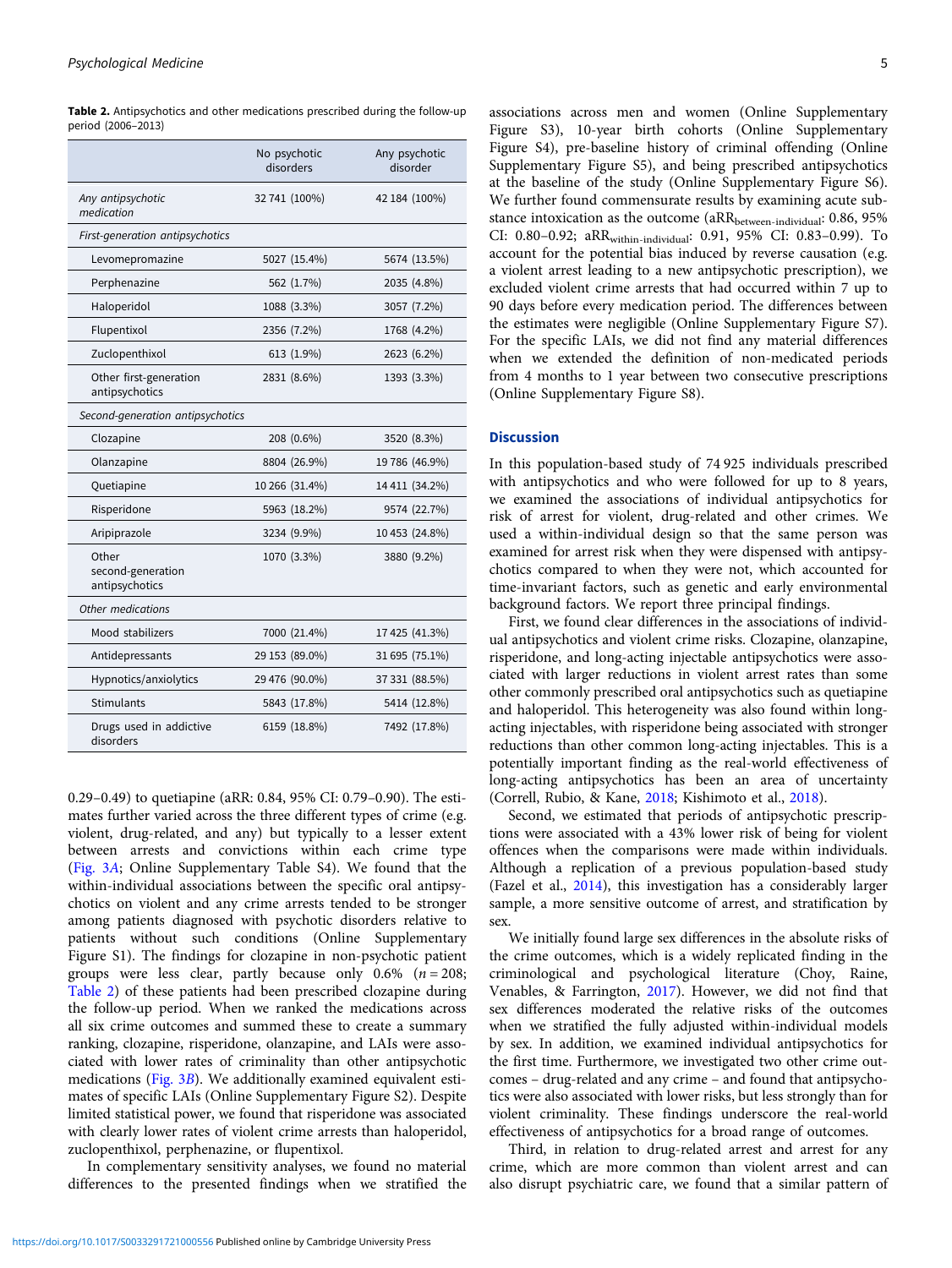<span id="page-5-0"></span>

Fig. 1. Absolute (A) and relative (B) risks of violent crime, drug-related crime and any crime convictions and arrests across periods on and off prescriptions to antipsychotics among 74 925 individuals who were ever prescribed antipsychotics between 2006 and 2013 in Sweden. Notes: The between-individual comparisons are based on Poisson regression models that were adjusted for sex and age. The within-individual comparisons are based on fixed-effects Poisson regression models that were adjusted for age and concurrent mood stabilizer medications.



Fig. 2. Within-individual associations between antipsychotic prescriptions and criminal outcomes (violent crime, drug-related crime and any crime arrests and convictions) stratified across people with and without psychotic disorders. Notes: The within-individual comparisons are based on fixed-effects Poisson regression models that were adjusted for age and concurrent mood stabilizer medications.

heterogeneity of the effects of individual antipsychotics, with clozapine, risperidone, and long-acting antipsychotics having stronger associations than other antipsychotics. This information is novel to our knowledge. One possible reason why long-acting antipsychotics were associated with reduced risks of crime outcomes is that they are dispensed by health care staff, and typically for those with more severe symptoms, which means that assessments of mental state can be made during administration of medication, and additional treatment instituted.

The current findings of individual antipsychotics should be seen in the context of the findings of clinical trials (Huhn et al., [2019\)](#page-7-0). A recent meta-analysis found that clozapine was associated with the greatest reductions in symptom scores, and also that olanzapine and risperidone were among the more effective medications for symptomatic relief (Huhn et al., [2019](#page-7-0)). For social functioning, the network meta-analysis was unable to investigate clozapine and was not sufficiently powered to determine differences. In contrast, our investigation was able to study a range of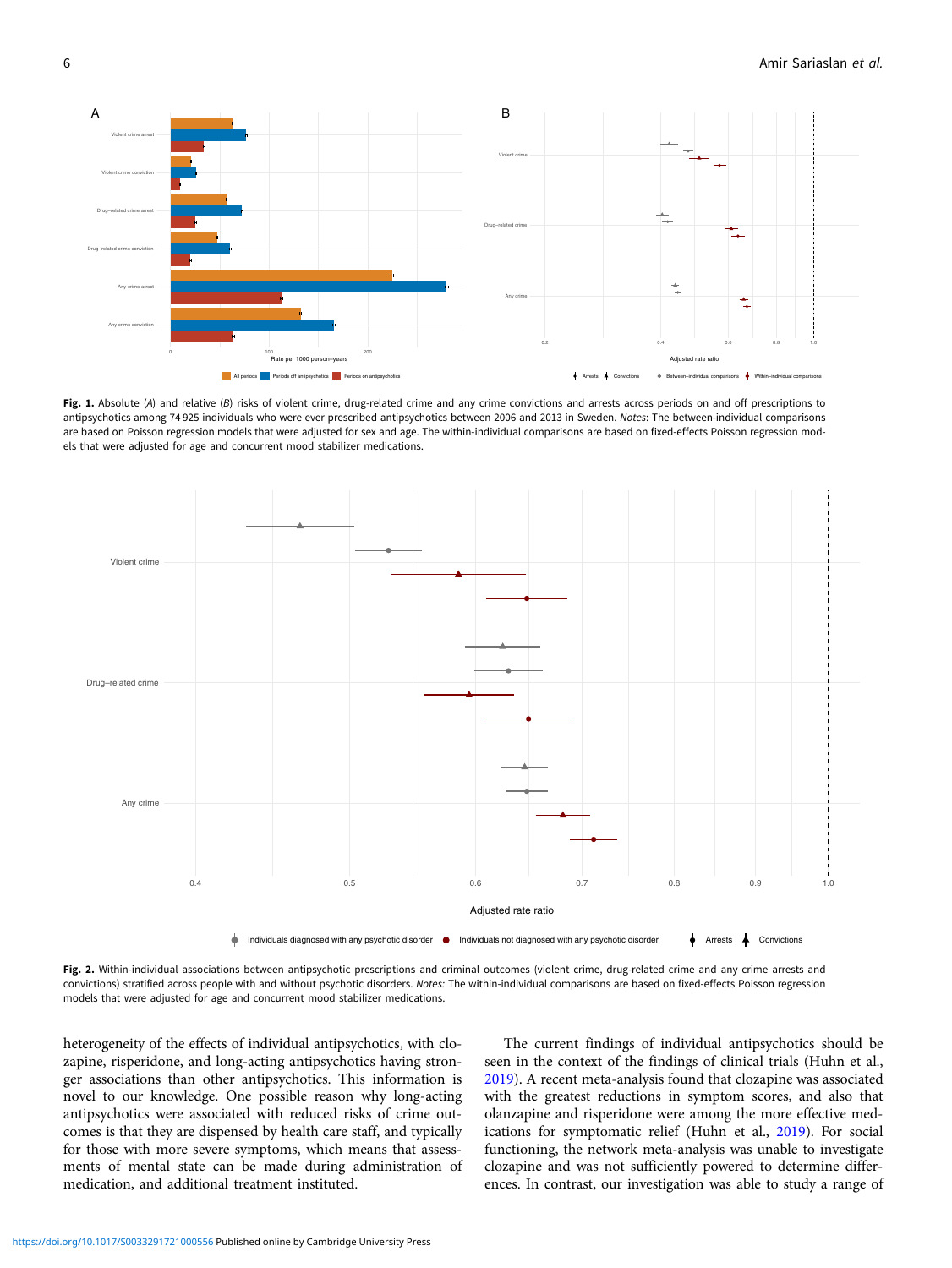<span id="page-6-0"></span>

Fig. 3. Within-individual associations between prescriptions of specific antipsychotic medications and criminal outcomes (violent, drug-related and any crime arrest) (A) and their summative rank across all six criminal outcomes (B). Notes: The within-individual comparisons are based on fixed-effects Poisson regression models that were adjusted for age and concurrent mood stabilizer medications.

crime outcomes, which contributes to disruption in health and social care, stigma, costs and morbidity to patients, their carers, and potential victims. In addition, a recent large observational study in Sweden on people with schizophrenia, using within-individual models, with hospitalization as the main outcome also reported that contrasting associations with individual antipsychotics, with clozapine, long-acting injectables, and olanzapine being more effective than quetiapine (Tiihonen et al., [2019\)](#page-8-0). In contrast, the current study was not limited to schizophrenia, and we included individuals without psychotic disorders who represented over 40% of the cohort. This reflects the realworld practice of the wider use of antipsychotics for symptomatic relief in other mental disorders (such as personality disorders) and in people without formal diagnoses, and also more specific indications in other severe mental illnesses (such as bipolar disorder and moderate/severe depression). The current findings therefore provide real-world evidence to assist clinicians to decide which antipsychotics to use.

The overlap of the associations of some individual antipsychotics between trials (where the outcomes are symptom scores and hospitalization) and real-world outcomes (such as registered crime in the current report) suggests that psychotic symptoms may potentially be one mechanism for crime outcomes. This was further supported by our findings demonstrating that these associations were stronger in patients with psychotic disorders as compared to patients with non-psychotic disorders. Risk factor studies support overall symptoms scores being a predictor of violence (Witt, van Dorn, & Fazel, [2013](#page-8-0)). In addition, it has also been proposed that clozapine has a specific anti-aggressive effect (Meltzer et al., [2003\)](#page-8-0), supported in subsequent trials (Frogley, Taylor, Dickens, & Picchioni, [2012\)](#page-7-0), which is postulated to be a consequence of its stronger binding to a subtype of serotonin receptors (Meltzer, [1994](#page-8-0)). This particular receptor-binding effect is shared with olanzapine, albeit to a lesser degree. Another possible mechanism is that the antipsychotics reduce substance misuse comorbidity, and we found support for this in a sensitivity analysis that hospital contacts for intoxication were reduced in people dispensed antipsychotics. Substance intoxication has previously been found to act as a trigger for violent episodes in people diagnosed with psychotic disorders (and in the general population) (Sariaslan, Lichtenstein, Larsson, & Fazel, [2016\)](#page-8-0).

Finally, antipsychotic use may be a marker of more support by health care professionals on a range of interpersonal and social issues, which will be complicated by the direction of these effects. The explanation for the current findings might be a combination of these, although more psychosocial support may be particularly strong in clozapine due to regular monitoring that accompanies its prescription. This is unlikely to the sole explanation as regular monitoring is a feature of long-acting injectables, which we found had less strong crime-reducing effects.

The strengths of our study include the use of the Swedish nationwide registry data, which enabled us to study 74 925 individuals who were prescribed antipsychotics between 2006 and 2013 with minimal selection bias, given the universal health care system of Sweden. In contrast to previous studies that have generally relied on conviction data, we additionally examined arrests. This approach is more comprehensive because it complements the limitations of both measures (e.g. not all people who commit crimes are convicted and not all arrested people have committed a crime). In relation to generalizability, Sweden has similar rates of mental illness (Wittchen et al., [2011](#page-8-0)), rates of antipsychotic prescription (Fazel et al., [2014\)](#page-7-0), and rates of violent assault (Heiskanen, [2010](#page-7-0)) than other European countries and North America. Although some particular crime rates, such as homicide, are different to those in the US, these remain rare from a population crime perspective, and their contribution to overall morbidity is considerably less than any crime and all violent crimes.

The within-individual design offered a powerful approach to account for unmeasured confounding. The differences observed across the different specific medications within each crime type in addition to the relatively stable pattern of associations between the crime types demonstrated the value of this methodological approach.

However, some limitations are noted. First, while the within-individual design accounts for all time-stable individual-level unmeasured confounders, the estimates may potentially be biased by time-varying confounders, such as changes in socioeconomic status, social networks, and substance use comorbidity (Sariaslan, Larsson, Lichtenstein, & Fazel, [2017](#page-8-0)). However, it remains unlikely that such factors would explain the differences observed between different specific antipsychotics. In addition, an earlier Swedish study found that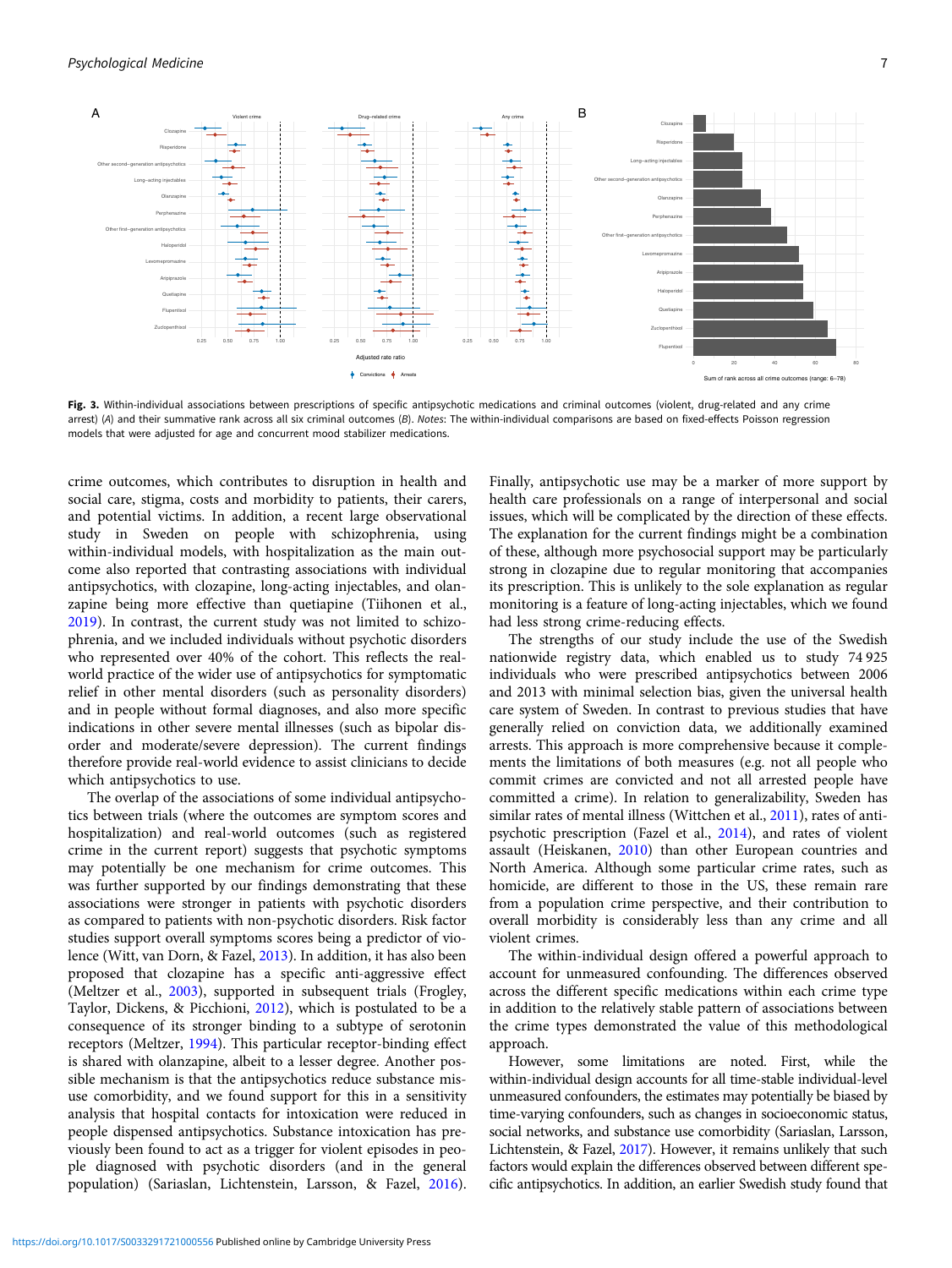<span id="page-7-0"></span>a comprehensive set of socioeconomic status indicators did not confound the within-individual association between clozapine prescriptions and violent crime convictions (Bhavsar et al., 2019). Second, the prescription drug register data only covers data on prescriptions that are dispensed and collected, and we do not know whether individuals actually took their medication. However, this possible misclassification will have biased our estimates downward as medication non-adherence is a strong risk factor for violence (Rezansoff, Moniruzzaman, Fazel, McCandless, & Somers, [2017](#page-8-0); Witt et al., [2013](#page-8-0)). This is further supported by trial data (Leucht et al., 2012) and the fact that we obtained similar results for the long-acting injectable antipsychotics. Finally, our findings might be partially explained by reverse causation, where violent and other criminal actions increase the likelihood of the patients being prescribed antipsychotic medications. However, we did not find evidence of such biases when we conducted a series of sensitivity tests by excluding crime events having occurred up to three months prior to each antipsychotic dispensation. Although unlikely, it remains a possibility that less severe acts of aggression and antisocial behaviors that do not result in an arrest could potentially bias the reported associations. Large-scale clinical studies are therefore warranted to investigate this possibility.

In conclusion, we found clear heterogeneity in the effects of specific antipsychotics for these real-world and clinically important crime outcomes. These findings may assist in developing more precise and personalized treatments for individuals prescribed antipsychotics.

Supplementary material. The supplementary material for this article can be found at <https://doi.org/10.1017/S0033291721000556>.

Acknowledgements. This research was funded in part, by the Wellcome Trust (#202836/Z/16/Z), the Swedish Research Council for Health, Working Life, and Welfare (project 2012-1678) and the Swedish Research Council (2016-01989). For the purpose of Open Access, the authors have applied a CC BY public copyright licence to any Author Accepted Manuscript version arising from this submission. The funders were not involved in the design and conduct of the study; collection, management, analysis and interpretation of the data; or preparation, review or approval of the manuscript. AS, JZ, PL, and SF declare that they have no conflict of interest. SL reports to have received honoraria for service as a consultant or adviser and/or for lectures from Angelini, Boehringer Ingelheim, Gedeon Richter, Janssen, Johnson & Johnson, LB Pharma, LTS Lohmann, Lundbeck, MSD, Otsuka, Recordati, Sandoz, Sanofi-Aventis, Sunovion, and TEVA.

#### References

- Allison, P. (2009). Fixed effects regression models. Sage: Thousand Oaks, CA.
- Bhavsar, V., Kosidou, K., Widman, L., Orsini, N., Hodsoll, J., Dalman, C., & MacCabe, J. H. (2019). Clozapine treatment and offending: A within-subject study of patients with psychotic disorders in Sweden. Schizophrenia Bulletin, 46(2), 303–310.
- Buchanan, A., Sint, K., Swanson, J., & Rosenheck, R. (2019). Correlates of future violence in people being treated for schizophrenia. American Journal of Psychiatry, 176(9), 694–701.
- Chang, Z., Ghirardi, L., Quinn, P. D., Asherson, P., D'Onofrio, B. M., & Larsson, H. (2019). Risks and benefits of attention-deficit/hyperactivity disorder medication on behavioral and neuropsychiatric outcomes: A qualitative review of pharmacoepidemiology studies using linked prescription databases. Biological Psychiatry, 86(5), 335–343.
- Choy, O., Raine, A., Venables, P. H., & Farrington, D. P. (2017). Explaining the gender gap in crime: The role of heart rate. Criminology; An Interdisciplinary Journal, 55, 465–487.
- Correll, C. U., Citrome, L., Haddad, P. M., Lauriello, J., Olfson, M., Calloway, S. M., & Kane, J. M. (2016). The use of long-acting injectable antipsychotics in schizophrenia: Evaluating the evidence. Journal of Clinical Psychiatry, 77, 3–24.
- Correll, C. U., Rubio, J. M., & Kane, J. M. (2018). What is the risk-benefit ratio of long-term antipsychotic treatment in people with schizophrenia? World Psychiatry, 17(2), 149–160.
- DeHart, W. B., & Kaplan, B. A. (2019). Applying mixed-effects modeling to single-subject designs: An introduction. Journal of the Experimental Analysis of Behavior, 111(2), 192–206.
- Ekholm, B., Ekholm, A., Adolfsson, R., Vares, M., Ösby, U., Sedvall, G. C., & Jönsson, E. G. (2005). Evaluation of diagnostic procedures in Swedish patients with schizophrenia and related psychoses. Nordic Journal of Psychiatry, 59(6), 457–464.
- Fazel, S., Långström, N., Hjern, A., Grann, M., & Lichtenstein, P. (2009). Schizophrenia, substance abuse, and violent crime. JAMA, 301(19), 2016.
- Fazel, S., Wolf, A., Chang, Z., Larsson, H., Goodwin, G. M., & Lichtenstein, P. (2015). Depression and violence: A Swedish population study. The Lancet. Psychiatry, 2(3), 224–232.
- Fazel, S., Zetterqvist, J., Larsson, H., Långström, N., & Lichtenstein, P. (2014). Antipsychotics, mood stabilisers, and risk of violent crime. Lancet (London, England), 384(9949), 1206–1214.
- Fitton, L., Yu, R., & Fazel, S. (2020). Childhood maltreatment and violent outcomes: A systematic review and meta-analysis of prospective studies. Trauma, Violence, & Abuse, 21(4), 754–768.
- Frisell, T., Lichtenstein, P., & Långström, N. (2011). Violent crime runs in families: A total population study of 12.5 million individuals. Psychological Medicine, 41(1), 97–105.
- Frogley, C., Taylor, D., Dickens, G., & Picchioni, M. (2012). A systematic review of the evidence of clozapine's anti-aggressive effects. The International Journal of Neuropsychopharmacology, 15(09), 1351–1371.
- Heiskanen, H. (2010). Trends in police recorded crime. In S. Harrendorf, M. Heiskanen, & S. Malby (Eds.), International statistics on crime and justice (pp. 21–47). Helsinki: United Nations European Institute for Crime Prevention and Control.
- Huhn, M., Nikolakopoulou, A., Schneider-Thoma, J., Krause, M., Samara, M., Peter, N., … Leucht, S. (2019). Comparative efficacy and tolerability of 32 oral antipsychotics for the acute treatment of adults with multi-episode schizophrenia: A systematic review and network meta-analysis. Lancet (London, England), 394(10202), 939–951.
- Kahn, R. S., van Rossum, I. W., Leucht, S., McGuire, P., Lewis, S. W., Leboyer, M., … Eijkemans, M. J. C. (2018). Amisulpride and olanzapine followed by open-label treatment with clozapine in first-episode schizophrenia and schizophreniform disorder (OPTiMiSE): A three-phase switching study. The Lancet Psychiatry, 5(10), 797–807.
- Kaufman, J. S. (2008). Commentary: Why are we biased against bias? International Journal of Epidemiology, 37, 624–626.
- Kishimoto, T., Hagi, K., Nitta, M., Leucht, S., Olfson, M., Kane, J. M., & Correll, C. U. (2018). Effectiveness of long-acting injectable vs oral antipsychotics in patients with schizophrenia: A meta-analysis of prospective and retrospective cohort studies. Schizophrenia Bulletin, 44(3), 603–619.
- Kouppis, E., & Ekselius, L. (2020). Validity of the personality disorder diagnosis in the Swedish National Patient Register. Acta Psychiatrica Scandinavica, 141(5), 432–438.
- Kowalec, K., Lu, Y., Sariaslan, A., Song, J., Ploner, A., Dalman, C., … Sullivan, P. F. (2019). Increased schizophrenia family history burden and reduced premorbid IQ in treatment-resistant schizophrenia: A Swedish National register and genomic study. Molecular Psychiatry. doi:10.1038/ s41380-019-0575-1.
- Kwan, J., Jones, M., Somaini, G., Hull, L., Wessely, S., Fear, N. T., & MacManus, D. (2018). Post-deployment family violence among UK military personnel. Psychological Medicine, 48(13), 2202–2212.
- Lamsma, J., Cahn, W., Fazel, & S., & GROUP and NEDEN investigators (2019). Use of illicit substances and violent behaviour in psychotic disorders: Two nationwide case-control studies and meta-analyses. Psychological Medicine, 50(12), 2028–2033.
- Lane, J. D., & Gast, D. L. (2014). Visual analysis in single case experimental design studies: Brief review and guidelines. Neuropsychological Rehabilitation, 24(3–4), 445–463.
- Leucht, S., Tardy, M., Komossa, K., Heres, S., Kissling, W., Salanti, G., & Davis, J. M. (2012). Antipsychotic drugs versus placebo for relapse prevention in